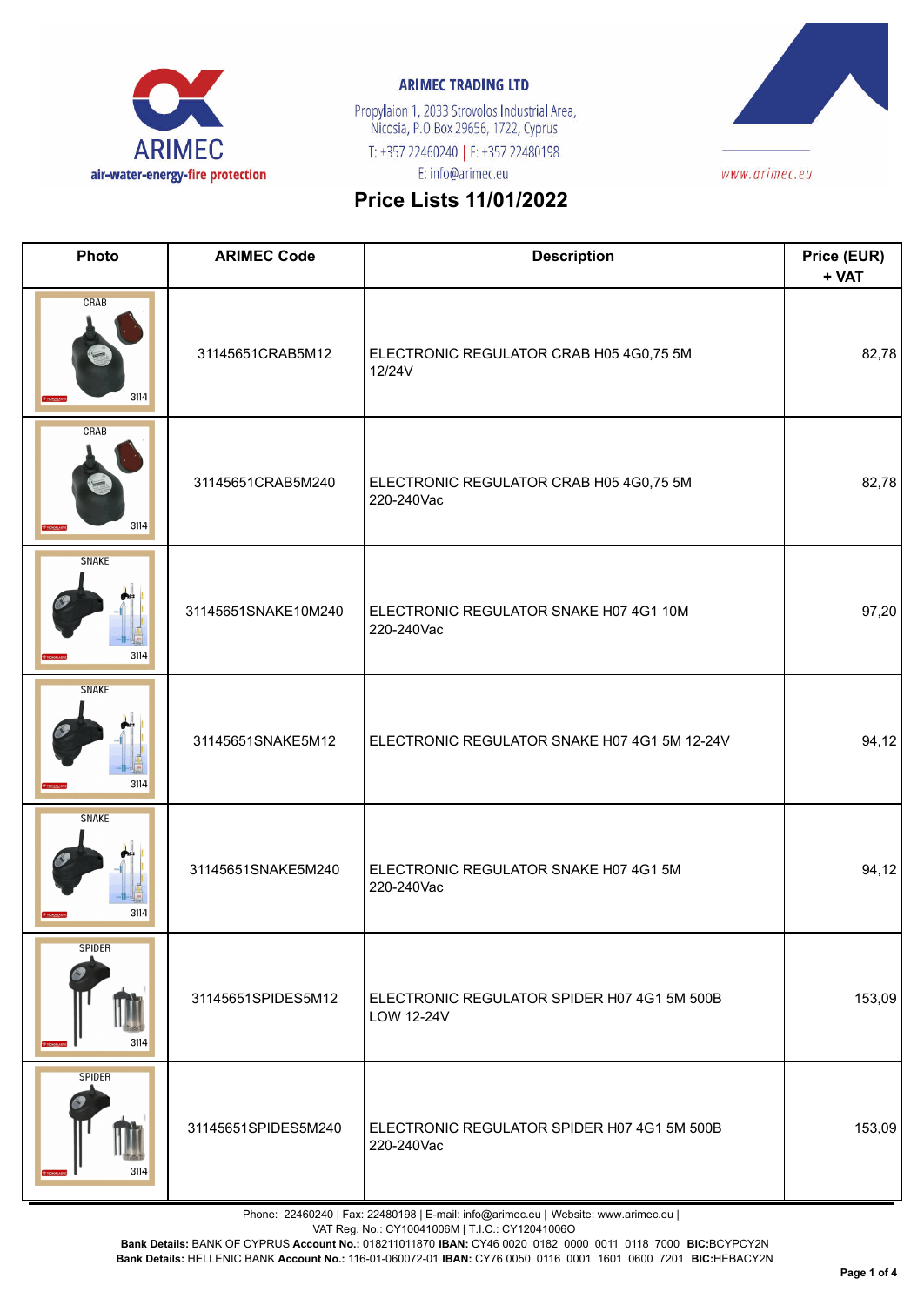

Propylaion 1, 2033 Strovolos Industrial Area,<br>Nicosia, P.O.Box 29656, 1722, Cyprus T: +357 22460240 | F: +357 22480198 E: info@arimec.eu



# **Price Lists 11/01/2022**

| Photo                          | <b>ARIMEC Code</b>  | <b>Description</b>                          | Price (EUR)<br>+ VAT |
|--------------------------------|---------------------|---------------------------------------------|----------------------|
| <b>LEVEL PROBES TP</b><br>3114 | 31145651TWLPTP      | TRIPLE WATER LEVEL PROBE TP - CLEAR WATER   | 14,63                |
| <b>FOX DRINK</b><br>3114       | 3114565FOXDRINK05M  | FOX DRINK ACD 3X1 5M FLOAT SWITCH           | 19,28                |
| <b>FOX</b><br>3114             | 3114565FOXG0510M    | FOX G05 H05 3X1 10M FLOAT SWITCH            | 24,49                |
| <b>FOX</b><br>3114             | 3114565FOXG055M     | FOX G05 H05 3X1 5M FLOAT SWITCH             | 14,23                |
| <b>MOUSE</b><br>3114           | 3114565MOUSE05M1000 | MOUSE 04 FILB 10000 H05 3X1 5M FLOAT SWITCH | 57,83                |
| <b>MOUSE</b><br>3114           | 3114565MOUSE05M250  | MOUSE 04 250B H05 3X1 5M FLOAT SWITCH       | 40,82                |
| <b>MOUSE</b><br>3114           | 3114565MOUSE05M500  | MOUSE 04 500B H05 3X1 5M FLOAT SWITCH       | 61,24                |

Phone: 22460240 | Fax: 22480198 | E-mail: info@arimec.eu | Website: www.arimec.eu |

VAT Reg. No.: CY10041006M | T.I.C.: CY12041006O

**Bank Details:** BANK OF CYPRUS **Account No.:** 018211011870 **IBAN:** CY46 0020 0182 0000 0011 0118 7000 **BIC:**BCYPCY2N

**Bank Details:** HELLENIC BANK **Account No.:** 116-01-060072-01 **IBAN:** CY76 0050 0116 0001 1601 0600 7201 **BIC:**HEBACY2N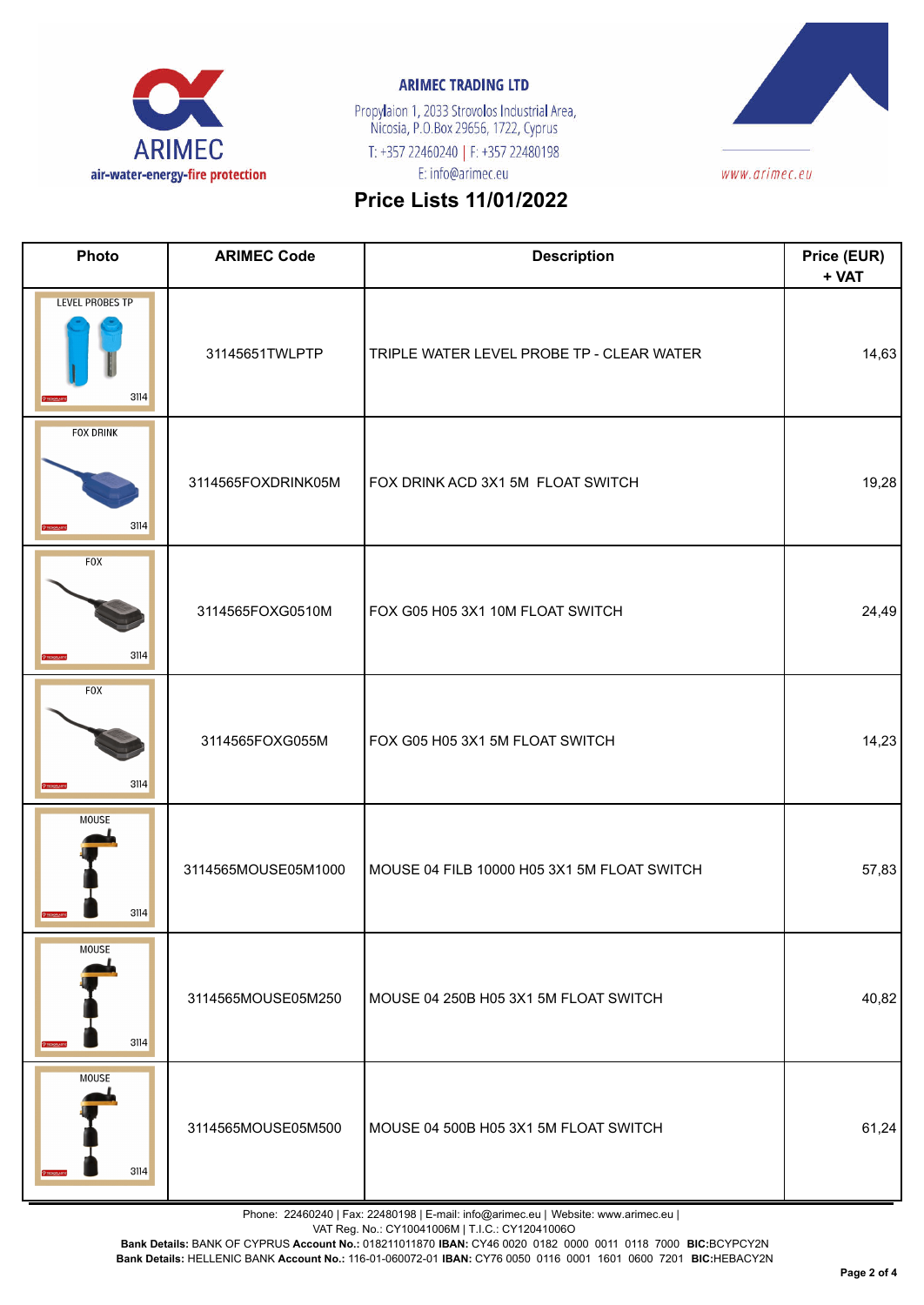

Propylaion 1, 2033 Strovolos Industrial Area,<br>Nicosia, P.O.Box 29656, 1722, Cyprus T: +357 22460240 | F: +357 22480198 E: info@arimec.eu



# **Price Lists 11/01/2022**

| Photo                            | <b>ARIMEC Code</b> | <b>Description</b>                          | Price (EUR)<br>+ VAT |
|----------------------------------|--------------------|---------------------------------------------|----------------------|
| <b>MOUSE</b><br>3114             | 3114565MOUSE05M750 | MOUSE 04 750B H05 3X1 5M FLOAT SWITCH       | 70,31                |
| <b>MOUSE</b><br>3114             | 3114565MOUSE05MD   | MOUSE-DRINK B ACS 3X1 5M FLOAT SWITCH       | 39,69                |
| <b>BRACKET FOR MOUSE</b><br>3114 | 3114565PLBR001     | PLASTIC BRACKET FOR FLOAT SWITCHES          | 4,65                 |
| <b>SHELL</b><br>3114             | 3114565SHELL       | SHELL COUNTERWEIGHT 230G YELLOW             | 1,93                 |
| <b>TAURUS</b><br>3114            | 3114565TAURUS06M   | TAURUS 03 H07 3X1 6M FLOAT SWITCH           | 52,16                |
| <b>TAURUS</b><br>3114            | 3114565TAURUS10M   | TAURUS 03 H07 3X1 10M FLOAT SWITCH          | 63,50                |
| <b>TAURUS</b><br>3114            | 3114565TAURUSD10M  | TAURUS DRINK ACS 3X1 10M BB TP FLOAT SWITCH | 67,48                |

Phone: 22460240 | Fax: 22480198 | E-mail: info@arimec.eu | Website: www.arimec.eu |

VAT Reg. No.: CY10041006M | T.I.C.: CY12041006O

**Bank Details:** BANK OF CYPRUS **Account No.:** 018211011870 **IBAN:** CY46 0020 0182 0000 0011 0118 7000 **BIC:**BCYPCY2N

**Bank Details:** HELLENIC BANK **Account No.:** 116-01-060072-01 **IBAN:** CY76 0050 0116 0001 1601 0600 7201 **BIC:**HEBACY2N